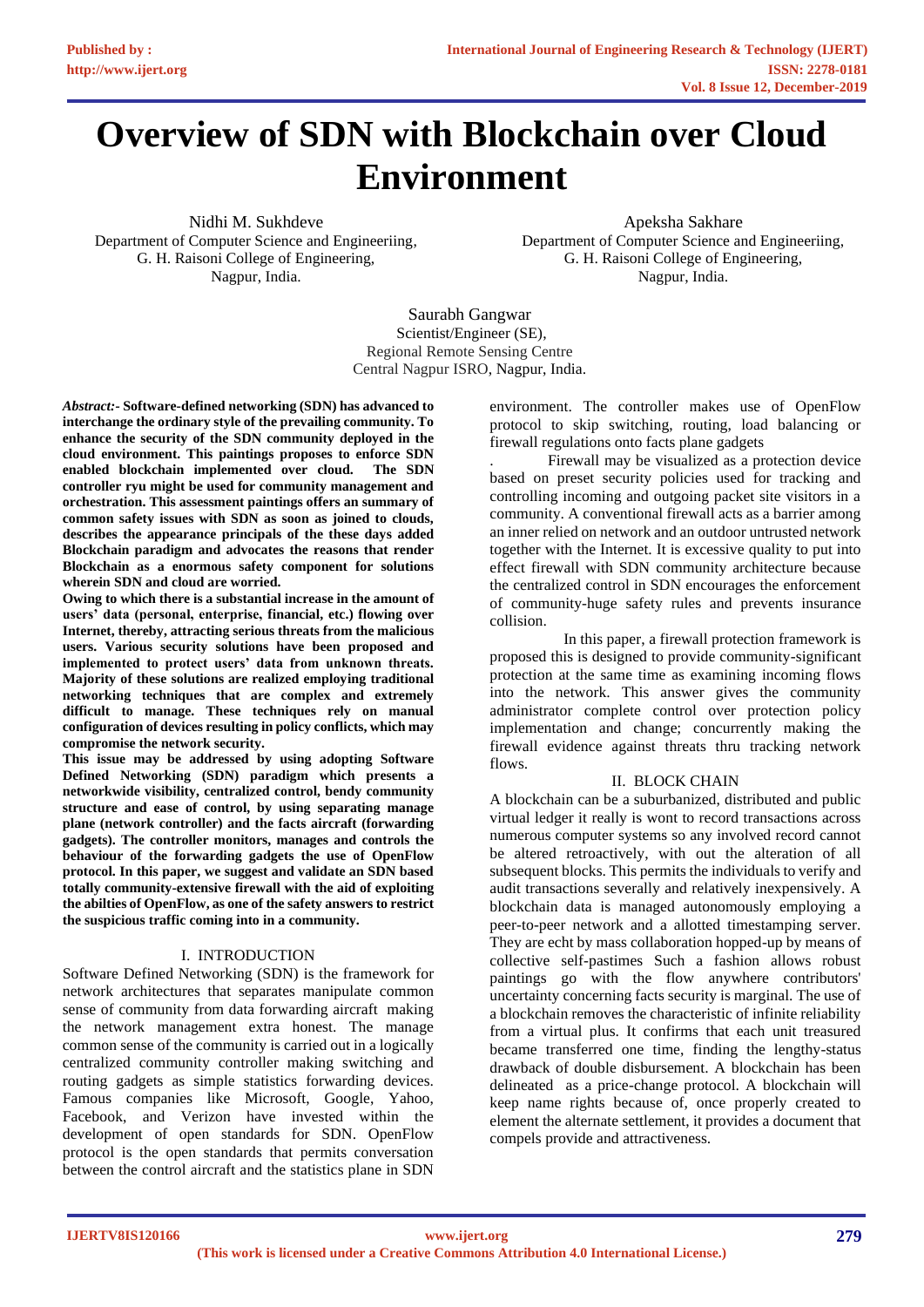

Fig. 1. Transactions over blockchain





Fig. 2. Blockchain – Network view

# *A. Etherium Blockchain*

1.Conceptualized by way of Vitalik Buterin in Nov 2013. 2.Turing Complete Language

3.Allows development of arbitrary programs (clever contracts)

4.First release "Frontier" and the cutting-edge launch "homestate release" and very last release as "serenity"

5.Serenity-Proof of Stake(Caster), Scalability, Privacy, EVM.

6.The vision of Web three.0 idea – People, programs, data, and web related collectively.

7.DNS, Search Engines and identification on the net – decentralized in internet three.0 and Etherium to realize this. 8.Native foreign money ether ETH- difficult forked model.

Blockchain consists of three constituent technology operating in mixture as: Cryptographic hashing, asymmetric public-key cryptography, distributed P2P Computing

i)Each block header consists of a root-hash of the entire chain, along side the hash of transactions in the block.

ii)This bits of records inside the block header are used to create an encryption seed ,which in flip generates a DAG document, which expands to 1GB and serves as akind of father-up element tray for the proof-of-paintings set of rules, which hashes together chunks of records from the DAG with a view to search for a winning nonce price with a purpose to validate the block.

iii)Etherium debts use a couple of cryptographic keys, one public and one private, to encrypt transactions sent to their respective digital machines, set of rules used is known as secp256k1 curve to carry out encryption.

iv)Etherium makes use of the elliptic-curve –based totally encryption protocol call as an ECDSA algoritm permits for a smaller key length, which reduces storage needs and transmission requiremants.

v)Etherium uses SHA-256

# III. ADVANTAGE

# *A. Background*

1. Most of the SDN improvement paintings on features, not safety, these SDN are at risk from new attack vectors which were actually not feasible earlier than with conventional networks.

2. In conventional networks, hosts/servers at the network would usually be at hazard from attack, however now with SDN, new APIs and therefore vulnerabilities exist for the network itself.

3. To reveal this trouble, once a single rogue detail together with a switch or compute element, injected with the aid of a hacker, is normal with the aid of a SDN, the hacker can be capable of view, reproduction, modify, disrupt communications on the community.

4. Therefore any safety answer need to be able to scale and feature the performance to allow dozens of valid factors in at once, even as rejecting a single rogue element from a hacker.

# *B. Solution*

A solution in which some thing which takes place on the SDN is captured in a forensically auditable and unchangeable log – the blockchain. If hackers try and cowl their tracks by means of also hacking into the log server and changing the history of activities, because of the truth the blockchain and its records exist in lots of lots of places without delay so any alteration would be rejected by the blockchain peers.

# IV. LITERATURE SURVEY

In latest beyond, many works are executed in SDN to discover its abilities for boosting cease-to-stop network safety. Several techniques are proposed to put in force numerous protection rules for deploying firewalling principles, as it's miles the first detail to shield malicious attacks at the community. SDN controllers like RYU, Floodlight, POX, and so forth. Have provided assist for firewall modules for trying out and development. The simple structure of firewall in SDN surroundings is proven in Fig. 3.



Fig. 3. The basic structure of firewall in SDN environment.

In a recent work, Nife et al. proposed a notion of reactive stateful firewall and methods to optimize its performance using S-Table and SecPolTable in addition to the flow table. However, there are still ambiguities regarding the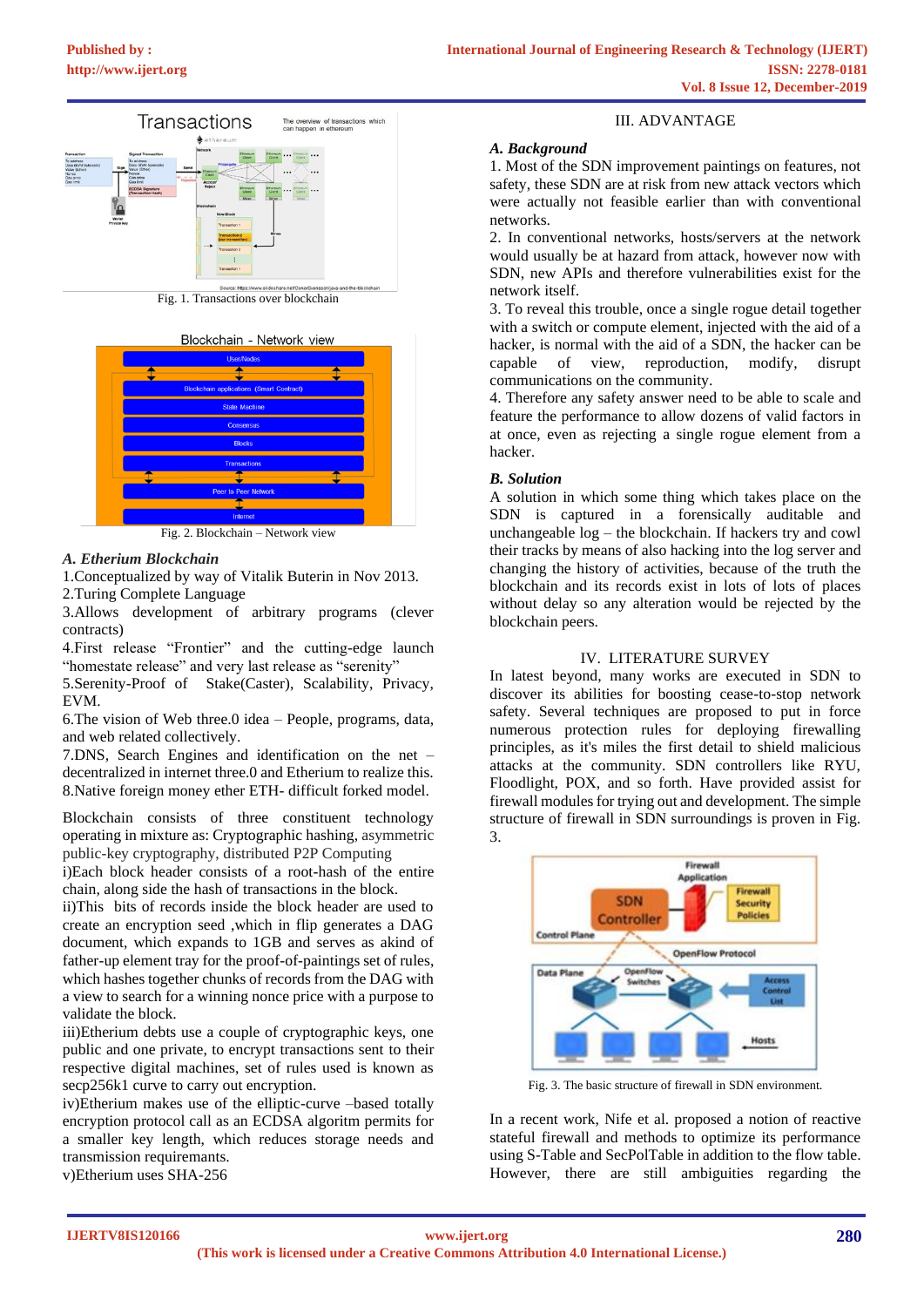implementation and validation of the proposed idea. In another study, Vasaka et al. devised a reactive stateful firewall (using raspberry pi) that increases throughput, by distributing network traffic through multiple links consisting firewalls (for inspecting suspicious traffic) and a redundant link (bypassing the non-suspicious traffic).

Zerkane et al introduced a new approach for proactive stateful firewall in SDN environment with an Orchestrator as a network security management utility running on the application plane. Orchestrator can communicate to multiple controllers and deploy securities policies in firewall application residing in controllers. Tran and Ahn presented FlowTracker stateful firewall with ability to learn network topology and deploy security policies in order to reduce redundant entries in flow table that filter network traffic.

# V. PROPOSED FRAMEWORK

The SDN framework consist of network controllers strolling at manage aircraft, numerous records forwarding gadgets (e.g. Switches, routers, and so on.) at information aircraft and network programs jogging on top of controllers. The community applications teach controllers to put into effect community services which includes switching, routing, load balancing, firewall, etc. OpenFlow protocol exists among manage plane and facts aircraft to set up communication between controller and statistics plane gadgets. The first model (model 1.0) of the OpenFlow had simplest 12 in shape fields and single go with the flow desk. The proposed framework is based totally at the brand new version of the OpenFlow (model 1.5) which functions 44 healthy fields and a couple of float tables. Though open flow ver 1.5 turned into released around 2014 [9], studies on this topic is confined. The proposed framework is the implementation of firewall utility on an open-source SDN controller running on OpenFlow ver 1.5 specifications. In order to make sure scalability, four OpenFlow enabled switches connecting 4 distinct person systems are deployed. The Ryu framework is performing as an SDN controller because it supports OpenFlow model 1.5 specs. The firewall rules are set to both permit or block the packets based totally at the header records along with source and destination mac cope with, IPv4/IPv6 deal with, port numbers, and so forth. These firewall regulations are primarily based on the suit fields laid out in OpenFlow Switch Specification ver 1.Five because these specifications will govern destiny OpenFlow enabled devices. The firewall module collects records about the related and available switches inside the community and hence the community administrator can set regulations for every character switch inside the firewall utility. The firewall software constantly video display units get right of entry to manipulate listing set up on switches to make certain it isn't always changed by any external or inner gadget and upon detection, utility re-path the flows in network as safety measure.



Fig. 4. The block diagram of SDN firewall applications

#### *A. Building Blocks of Firewall Model*

The fig. 2 represents building blocks of SDN firewall having firewall application running on control plane in SDN controller while it is being connected to OpenFlow switches. The firewall application consist of four major components – Firewall Module, REST commands translation, list of switches and firewall rules. The firewall module is the heart of the firewall application that will co-ordinate with the controller module for implementing firewall rules in the network devices. The network administrator can access, set, delete or modify firewall policies on user interface through REST Application Program Interface.



A list of firewall rules governs the security policies of the network and it consist of separate rules for individual switches or individual VLANs in a switch. At data plane, every switch consists of access control list and is loaded with number of firewall rules received from firewall application. These firewall rules are based on the match fields specified by OpenFlow Switch Specifications ver 1.5.

# VI. CONCLUSION

SDN has revolutionized flexible network policing while providing programmability for better control over data plane configuration. Additionally, OpenFlow protocol has enabled precise packet filtering to incorporate MAC/IP/TCP layer features in simple data forwarding device. This helps in the implementation of network wide security policies without affecting the network performance in a large network. Tests carried out on the prototype network for three different packet types namely, ICMP, TCP and UDP; show that SDN based firewalls can be promising techniques for defending malicious threats in large networks. The proposed firewall is